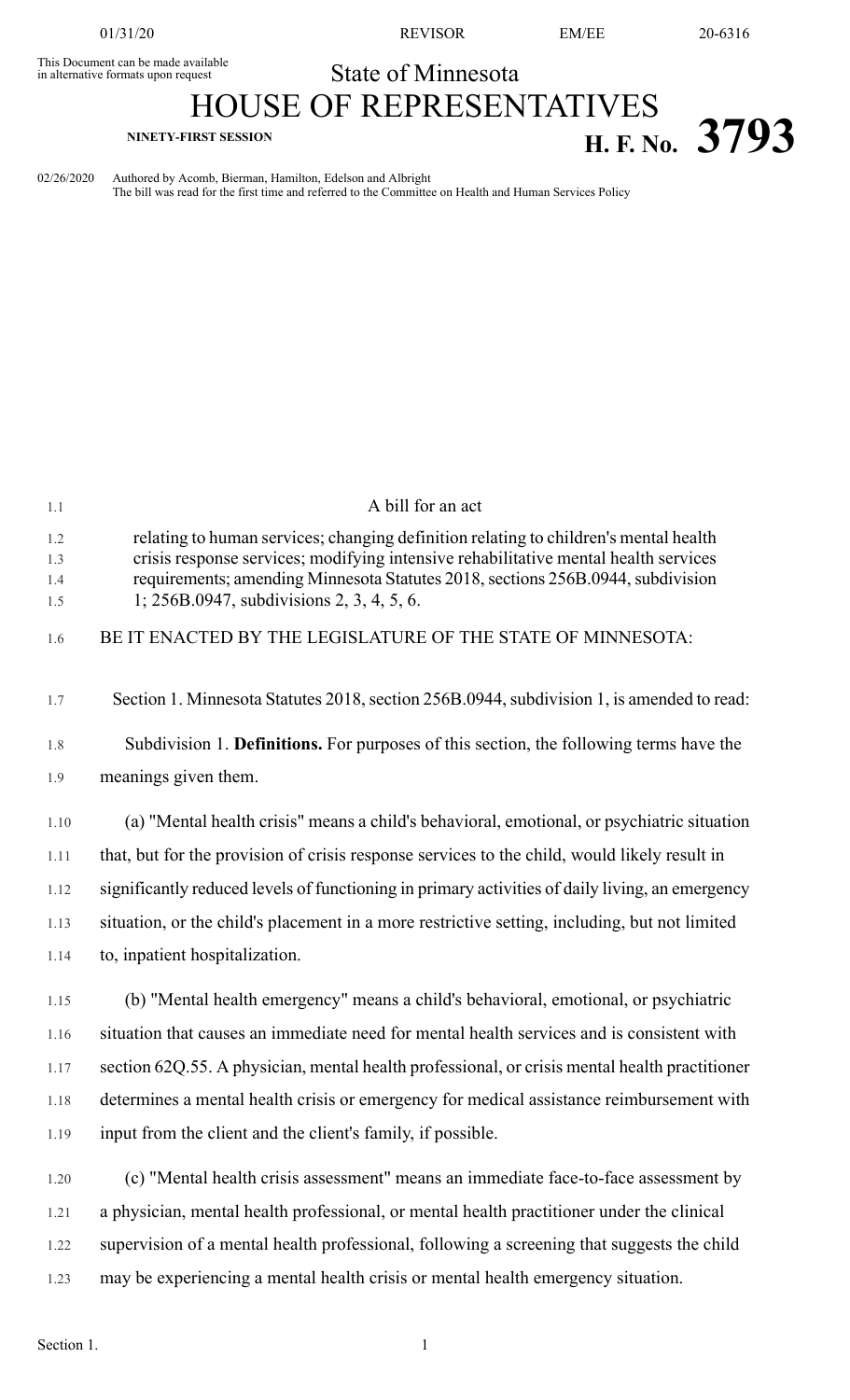01/31/20 **REVISOR** EM/EE 20-6316

2.1 (d) "Mental health mobile crisis intervention services" means face-to-face, short-term 2.2 intensive mental health services initiated during a mental health crisis or mental health 2.3 emergency. Mental health mobile crisis services must help the recipient cope with immediate 2.4 stressors, identify and utilize available resources and strengths, and begin to return to the 2.5 recipient's baseline level of functioning. Mental health mobile services must be provided 2.6 on site by a mobile crisis intervention team outside of an emergency room, urgent care, or 2.7 an inpatient hospital setting.

2.8 (e) "Mental health crisis stabilization services" means individualized mental health 2.9 services provided to a recipient following crisis intervention services that are designed to 2.10 restore the recipient to the recipient's prior functional level. The individual treatment plan 2.11 recommending mental health crisis stabilization must be completed by the intervention team 2.12 or by staff after an inpatient or urgent care visit. Mental health crisis stabilization services 2.13 may be provided in the recipient's home, the home of a family member or friend of the 2.14 recipient, schools, another community setting, or a short-term supervised, licensed residential 2.15 program if the service is not included in the facility's cost pool or per diem. Mental health 2.16 crisis stabilization is not reimbursable when provided as part of a partial hospitalization or 2.17 day treatment program.

2.18 Sec. 2. Minnesota Statutes 2018, section 256B.0947, subdivision 2, is amended to read:

2.19 Subd. 2. **Definitions.** For purposes of thissection, the following terms have the meanings 2.20 given them.

2.21 (a) "Intensive nonresidential rehabilitative mental health services" means child 2.22 rehabilitative mental health services as defined in section 256B.0943, except that these 2.23 services are provided by a multidisciplinary staff using a total team approach consistent 2.24 with assertive community treatment, as adapted for youth, and are directed to recipients 2.25 ages 16, 17, 18, 19, or 20 eight years of age or older and under 26 with a serious mental 2.26 illness or co-occurring mental illness and substance abuse addiction who require intensive 2.27 services to prevent admission to an inpatient psychiatric hospital or placement in a residential 2.28 treatment facility or who require intensive services to step down from inpatient or residential 2.29 care to community-based care.

2.30 (b) "Co-occurring mental illness and substance abuse addiction" means a dual diagnosis 2.31 of at least one form of mental illness and at least one substance use disorder. Substance use 2.32 disorders include alcohol or drug abuse or dependence, excluding nicotine use.

2.33 (c) "Diagnostic assessment" has the meaning given to it in Minnesota Rules, part 2.34 9505.0370, subpart 11. A diagnostic assessment must be provided according to Minnesota

Sec. 2.  $\hspace{2.5cm}$  2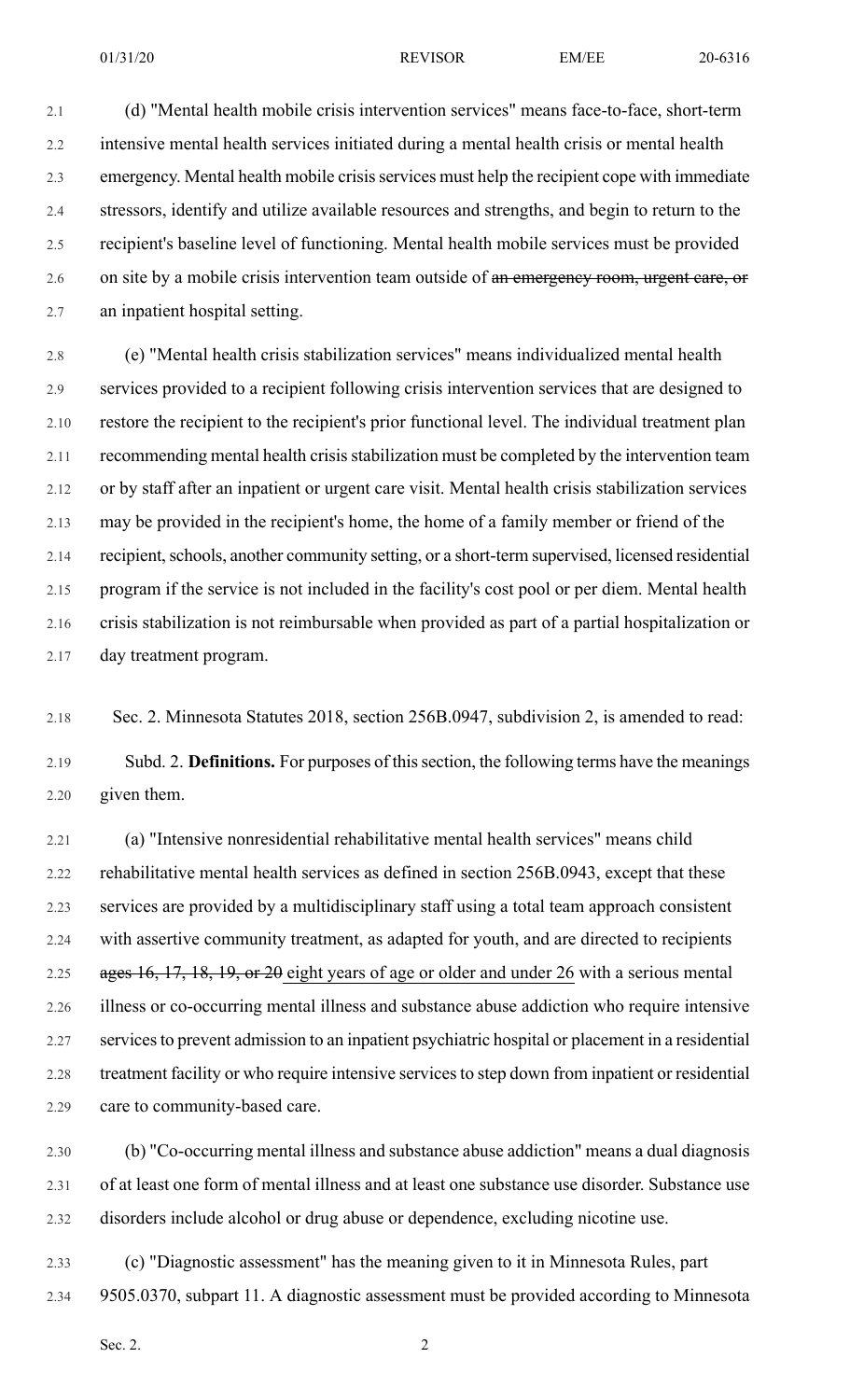3.1 Rules, part 9505.0372, subpart 1, and for this section must incorporate a determination of 3.2 the youth's necessary level of care using a standardized functional assessment instrument 3.3 approved and periodically updated by the commissioner.

3.4 (d) "Education specialist" means an individual with knowledge and experience working 3.5 with youth regarding special education requirements and goals, special education plans, 3.6 and coordination of educational activities with health care activities.

3.7 (e) "Housing access support" means an ancillary activity to help an individual find, 3.8 obtain, retain, and move to safe and adequate housing. Housing access support does not 3.9 provide monetary assistance for rent, damage deposits, or application fees.

3.10 (f) "Integrated dual disorders treatment" means the integrated treatment of co-occurring 3.11 mental illness and substance use disorders by a team of cross-trained clinicians within the 3.12 same program, and is characterized by assertive outreach, stage-wise comprehensive 3.13 treatment, treatment goal setting, and flexibility to work within each stage of treatment.

3.14 (g) "Medication education services" means services provided individually or in groups, 3.15 which focus on:

3.16 (1) educating the client and client's family or significant nonfamilial supporters about 3.17 mental illness and symptoms;

3.18 (2) the role and effects of medications in treating symptoms of mental illness; and

3.19 (3) the side effects of medications.

3.20 Medication education is coordinated with medication management services and does not 3.21 duplicate it. Medication education services are provided by physicians, pharmacists, or 3.22 registered nurses with certification in psychiatric and mental health care.

3.23 (h) "Peer specialist" means an employed team member who is a mental health certified 3.24 peer specialist according to section 256B.0615 and also a former children's mental health 3.25 consumer who:

3.26 (1) provides direct services to clients including social, emotional, and instrumental 3.27 support and outreach;

3.28 (2) assists younger peers to identify and achieve specific life goals;

3.29 (3) works directly with clients to promote the client's self-determination, personal 3.30 responsibility, and empowerment;

3.31 (4) assists youth with mental illness to regain control over their lives and their 3.32 developmental process in order to move effectively into adulthood;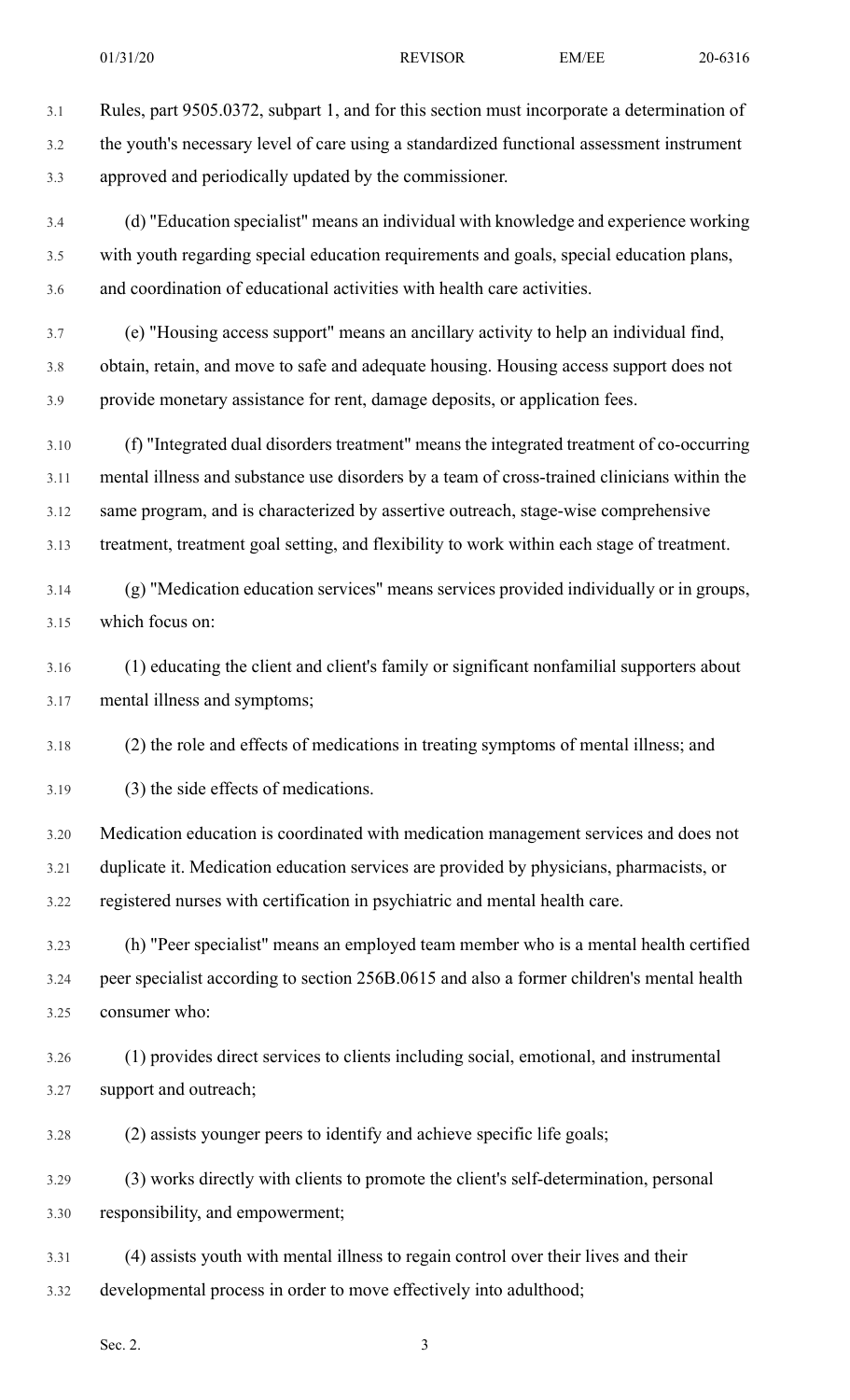4.1 (5) provides training and education to other team members, consumer advocacy 4.2 organizations, and clients on resiliency and peer support; and 4.3 (6) meets the following criteria: 4.4 (i) is at least 22 years of age; 4.5 (ii) has had a diagnosis of mental illness, as defined in Minnesota Rules, part 9505.0370, 4.6 subpart 20, or co-occurring mental illness and substance abuse addiction; 4.7 (iii) is a former consumer of child and adolescent mental health services, or a former or 4.8 current consumer of adult mental health services for a period of at least two years; 4.9 (iv) has at least a high school diploma or equivalent; 4.10 (v) hassuccessfully completed training requirements determined and periodically updated 4.11 by the commissioner; 4.12 (vi) is willing to disclose the individual's own mental health history to team members 4.13 and clients; and 4.14 (vii) must be free of substance use problems for at least one year. 4.15 (i) "Provider agency" means a for-profit or nonprofit organization established to 4.16 administer an assertive community treatment for youth team. 4.17 (j) "Substance use disorders" means one or more of the disorders defined in the diagnostic 4.18 and statistical manual of mental disorders, current edition. 4.19 (k) "Transition services" means: 4.20 (1) activities, materials, consultation, and coordination that ensures continuity of the 4.21 client's care in advance of and in preparation for the client's move from one stage of care 4.22 or life to another by maintaining contact with the client and assisting the client to establish 4.23 provider relationships; 4.24 (2) providing the client with knowledge and skills needed posttransition; 4.25 (3) establishing communication between sending and receiving entities; 4.26 (4) supporting a client's request for service authorization and enrollment; and 4.27 (5) establishing and enforcing procedures and schedules. 4.28 A youth's transition from the children's mental health system and services to the adult 4.29 mental health system and services and return to the client's home and entry or re-entry into 01/31/20 **REVISOR** EM/EE 20-6316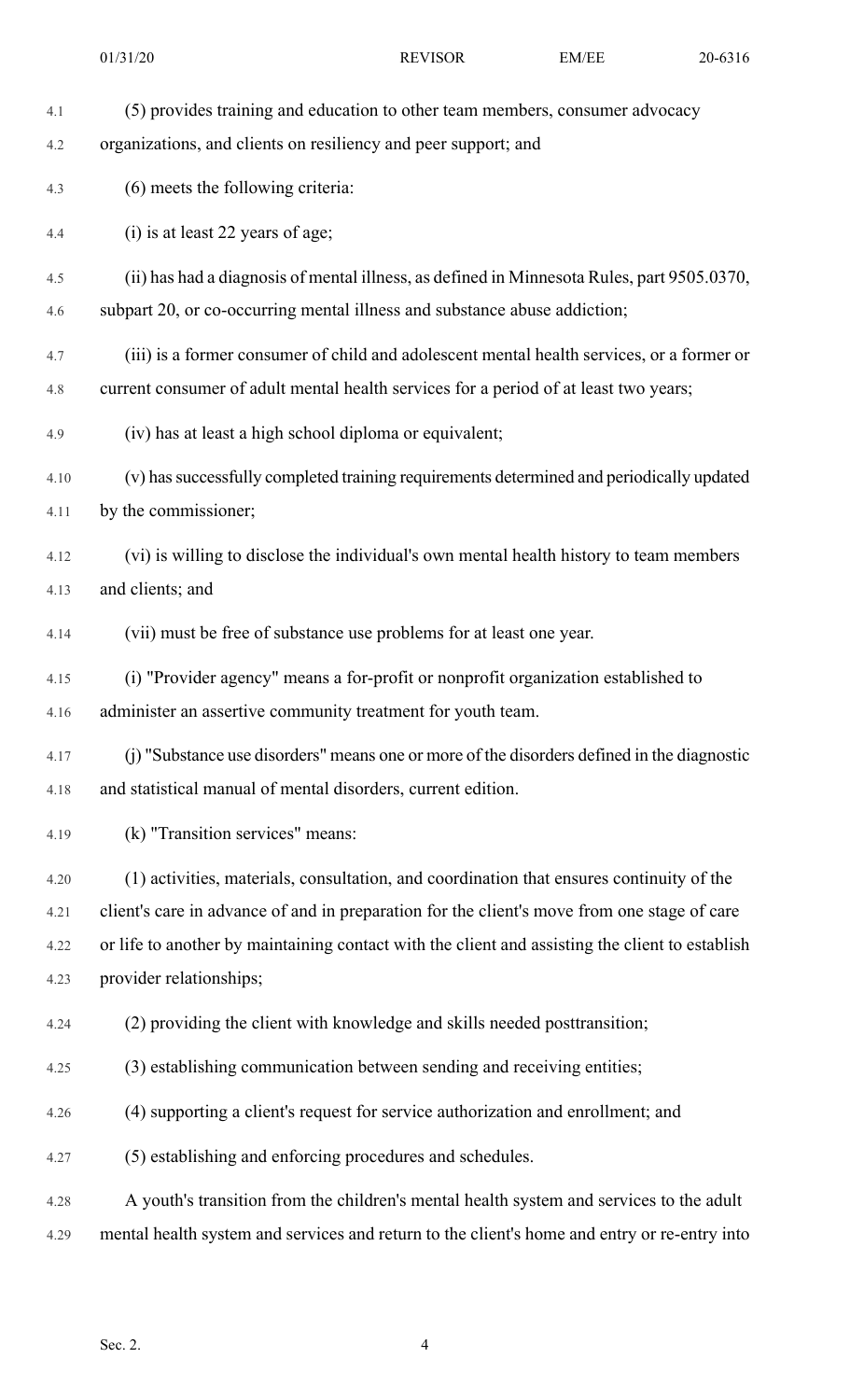5.1 community-based mental health services following discharge from an out-of-home placement 5.2 or inpatient hospital stay. 5.3 (l) "Treatment team" means allstaff who provide servicesto recipients under thissection. 5.4 (m) "Family peer specialist" means a staff person qualified under section 256B.0616. 5.5 Sec. 3. Minnesota Statutes 2018, section 256B.0947, subdivision 3, is amended to read: 5.6 Subd. 3. **Client eligibility.** An eligible recipient is an individual who: 5.7 (1) is  $\alpha$  age 16, 17, 18, 19, or 20 eight years of age or older and under 26; and 5.8 (2) is diagnosed with a serious mental illness or co-occurring mental illness and substance 5.9 abuse addiction, for which intensive nonresidential rehabilitative mental health services are 5.10 needed; 5.11 (3) has received a level-of-care determination, using an instrument approved by the 5.12 commissioner, that indicates a need for intensive integrated intervention without 24-hour 5.13 medical monitoring and a need for extensive collaboration among multiple providers; 5.14 (4) has a functional impairment and a history of difficulty in functioning safely and 5.15 successfully in the community, school, home, or job;  $er$ 5.16 (5) who is likely to need services from the adult mental health system within the next 5.17 two years in adulthood; and 5.18  $(5)$  (6) has had a recent diagnostic assessment, as provided in Minnesota Rules, part 5.19 9505.0372, subpart 1, by a mental health professional who is qualified under Minnesota 5.20 Rules, part 9505.0371, subpart 5, item A, that documents that intensive nonresidential 5.21 rehabilitative mental health services are medically necessary to ameliorate identified 5.22 symptoms and functional impairments and to achieve individual transition goals. 5.23 Sec. 4. Minnesota Statutes 2018, section 256B.0947, subdivision 4, is amended to read: 5.24 Subd. 4. **Provider contract requirements.** (a) The intensive nonresidential rehabilitative 5.25 mental health services provider agency shall have a contract with the commissioner to 5.26 provide intensive transition youth rehabilitative mental health services. 5.27 (b) The commissioner shall develop administrative and elinical contract standards and 5.28 performance evaluation criteria for providers, including county providers, and may require 5.29 applicants and providers to submit documentation as needed to allow the commissioner to 5.30 determine whether the standards criteria are met. 01/31/20 **REVISOR** EM/EE 20-6316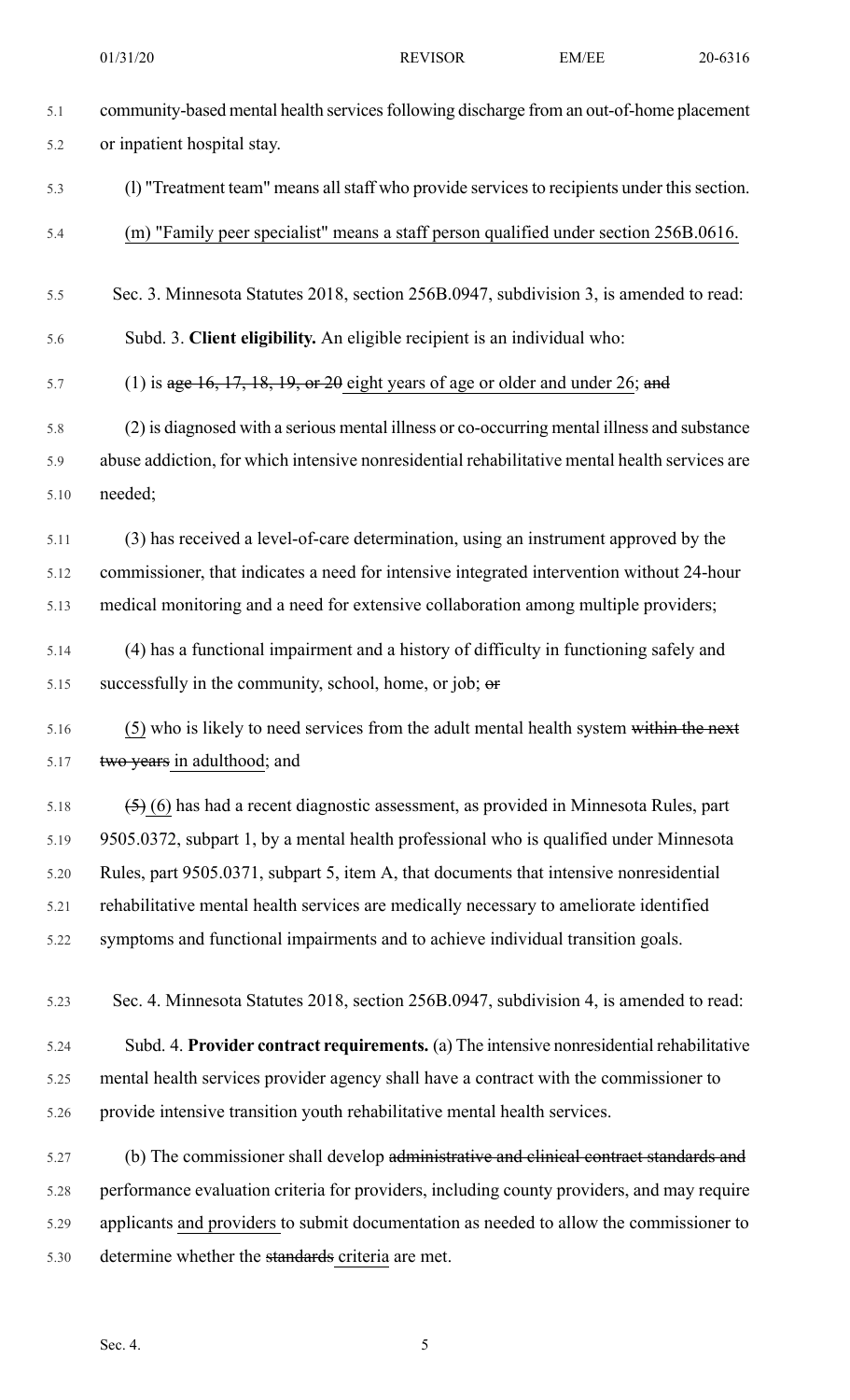- 6.1 Sec. 5. Minnesota Statutes 2018, section 256B.0947, subdivision 5, is amended to read: 6.2 Subd. 5. **Standardsfor intensive nonresidential rehabilitative providers.** (a) Services 6.3 must be provided by a provider entity as provided in subdivision 4. 6.4 (b) The treatment team must have specialized training in the specific age group they
- 6.5 serve. An individual treatment team must either serve youth between eight years of age or 6.6 older and under 16, or 14 years of age or older and under 26.
- 6.7 (b) (c) The treatment team for intensive nonresidential rehabilitative mental health 6.8 services comprises both permanently employed core team members and client-specific team 6.9 members as follows:
- 6.10 (1) The core treatment team is an entity that operates under the direction of an 6.11 independently licensed mental health professional, who is qualified under Minnesota Rules, 6.12 part 9505.0371, subpart 5, item A, and that assumes comprehensive clinical responsibility 6.13 for clients. Based on professional qualifications and client needs, clinically qualified core 6.14 team members are assigned on a rotating basis as the client's lead worker to coordinate a 6.15 client's care. The core team must comprise at least four full-time equivalent direct care staff 6.16 and must include, but is not limited to:
- 6.17 (i) an independently licensed mental health professional, qualified under Minnesota 6.18 Rules, part 9505.0371, subpart 5, item A, who serves as team leader to provide administrative 6.19 direction and clinical supervision to the team;
- 6.20 (ii) an advanced-practice registered nurse with certification in psychiatric or mental 6.21 health care or a board-certified child and adolescent psychiatrist, either of which must be 6.22 credentialed to prescribe medications;
- 6.23 (iii) a licensed alcohol and drug counselor who is also trained in mental health 6.24 interventions; and
- 6.25 (iv) a peer specialist as defined in subdivision 2, paragraph (h).
- 6.26 (2) The core team may also include any of the following:
- 6.27 (i) additional mental health professionals;
- 6.28 (ii) a vocational specialist;
- 6.29 (iii) an educational specialist;
- 6.30 (iv) a child and adolescent psychiatrist who may be retained on a consultant basis;
- 6.31 (v) a mental health practitioner, as defined in section 245.4871, subdivision 26;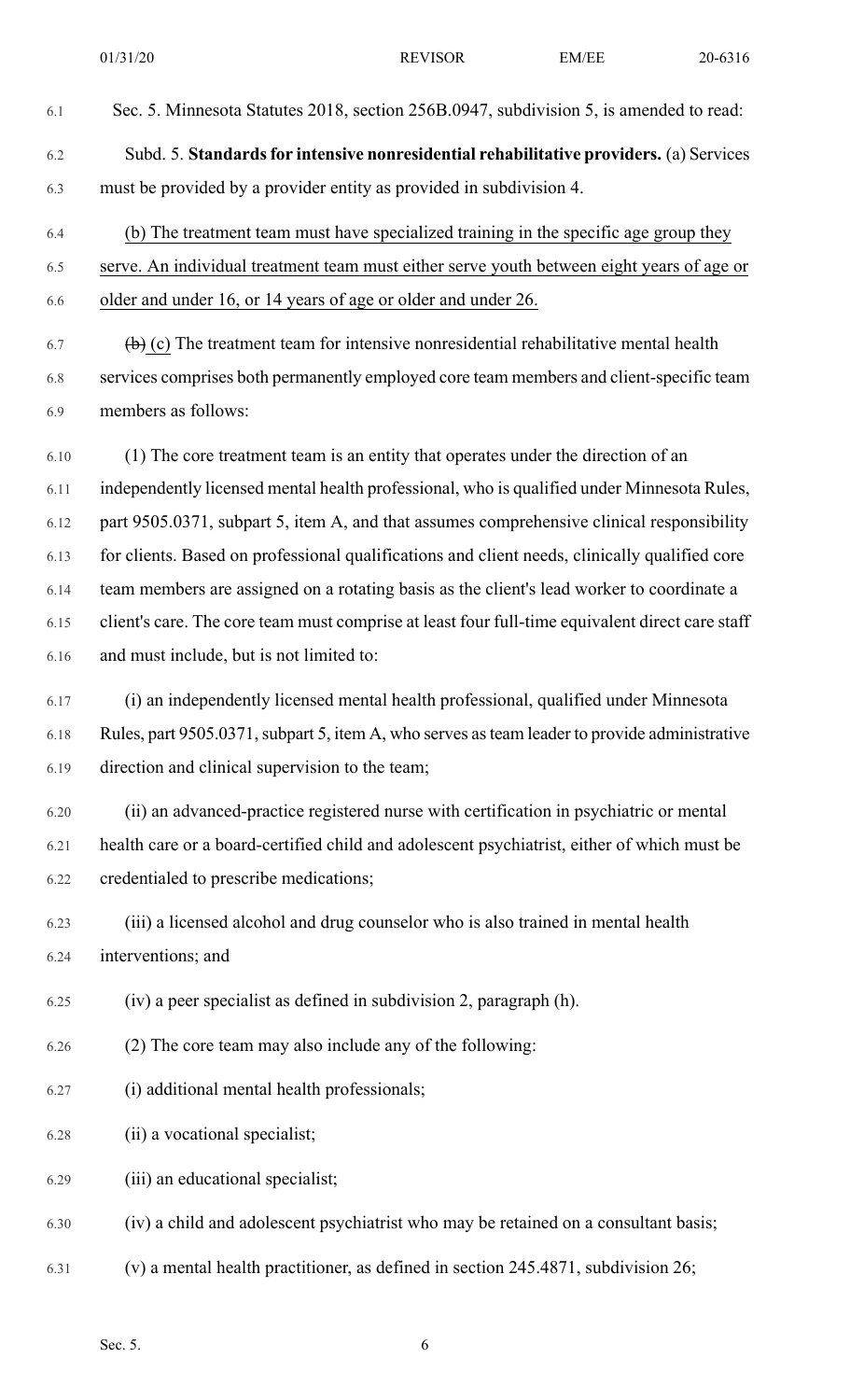7.1 (vi) a mental health manager case management service provider, as defined in section 7.2 245.4871, subdivision 4; and 7.3 (vii) a housing access specialist. 7.4 (3) A treatment team may include, in addition to those in clause (1) or (2), ad hoc 7.5 members not employed by the team who consult on a specific client and who must accept 7.6 overall clinical direction from the treatment team for the duration of the client's placement 7.7 with the treatment team and must be paid by the provider agency at the rate for a typical 7.8 session by that provider with that client or at a rate negotiated with the client-specific 7.9 member. Client-specific treatment team members may include: 7.10 (i) the mental health professional treating the client prior to placement with the treatment 7.11 team; 7.12 (ii) the client's current substance abuse counselor, if applicable; 7.13 (iii) a lead member of the client'sindividualized education program team orschool-based 7.14 mental health provider, if applicable; 7.15 (iv) a representative from the client's health care home or primary care clinic, as needed 7.16 to ensure integration of medical and behavioral health care; 7.17 (v) the client's probation officer or other juvenile justice representative, if applicable; 7.18 and 7.19 (vi) the client's current vocational or employment counselor, if applicable. 7.20  $\left(\mathbf{e}\right)$  (d) The clinical supervisor shall be an active member of the treatment team and shall 7.21 function as a practicing clinician at least on a part-time basis. The treatment team shall meet 7.22 with the clinical supervisor at least weekly to discuss recipients' progress and make rapid 7.23 adjustments to meet recipients' needs. The team meeting must include client-specific case 7.24 reviews and general treatment discussions among team members. Client-specific case 7.25 reviews and planning must be documented in the individual client's treatment record. 7.26  $(d)$  (e) The staffing ratio must not exceed ten clients to one full-time equivalent treatment 7.27 team position. 7.28  $\left(\text{e}\right)$  (f) The treatment team shall serve no more than 80 clients at any one time. Should 7.29 local demand exceed the team's capacity, an additional team must be established rather than 7.30 exceed this limit. 7.31  $(f)$  (g) Nonclinical staff shall have prompt access in person or by telephone to a mental 7.32 health practitioner or mental health professional. The provider shall have the capacity to 01/31/20 **REVISOR** EM/EE 20-6316

Sec. 5.  $\sqrt{7}$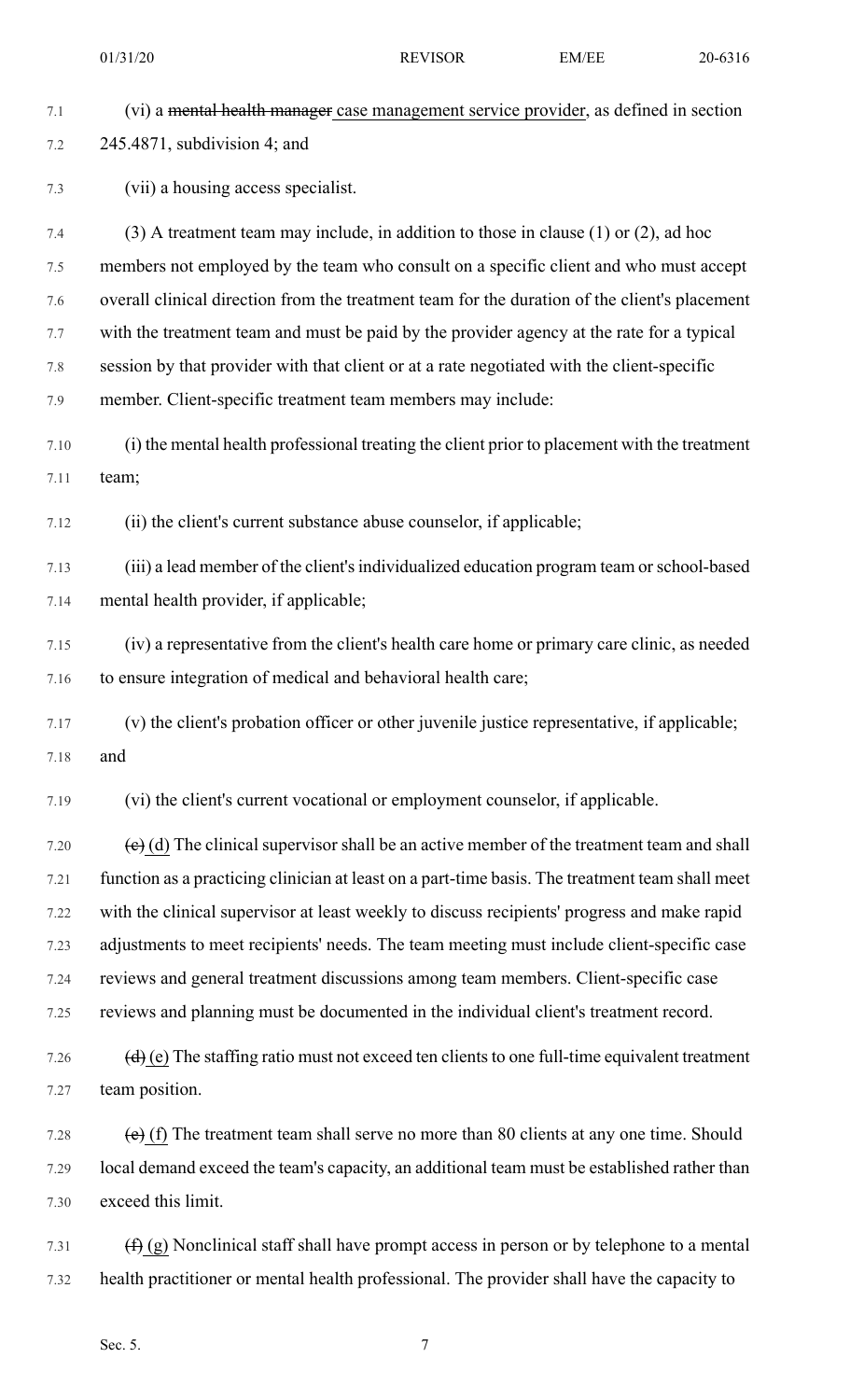- 8.1 promptly and appropriately respond to emergent needs and make any necessary staffing 8.2 adjustments to assure ensure the health and safety of clients. 8.3  $\left(\frac{1}{2}\right)$  (h) The intensive nonresidential rehabilitative mental health services provider shall 8.4 participate in evaluation of the assertive community treatment for youth (Youth ACT) model 8.5 as conducted by the commissioner, including the collection and reporting of data and the 8.6 reporting of performance measures as specified by contract with the commissioner. 8.7  $(h)$  (i) A regional treatment team may serve multiple counties. 8.8 Sec. 6. Minnesota Statutes 2018, section 256B.0947, subdivision 6, is amended to read: 8.9 Subd. 6. **Service standards.** The standards in this subdivision apply to intensive 8.10 nonresidential rehabilitative mental health services. 8.11 (a) The treatment team shall must use team treatment, not an individual treatment model. 8.12 (b) Services must be available at times that meet client needs. 8.13 (c) Services must be age-appropriate and meet the specific needs of the client. 8.14 (e) (d) The initial functional assessment must be completed within ten days of intake 8.15 and updated at least every three six months or prior to discharge from the service, whichever 8.16 comes first. 8.17  $(d)$  (e) An individual treatment plan must be completed for each client, according to 8.18 eriteria specified in section 256B.0943, subdivision 6, paragraph (b), clause (2), and, 8.19 additionally, must: 8.20 (1) be based on the information in the client's diagnostic assessment and baselines; 8.21 (2) identify goals and objectives of treatment, a treatment strategy, a schedule for 8.22 accomplishing treatment goals and objectives, and the individuals responsible for providing 8.23 treatment services and supports; 8.24 (3) be developed after completion of the client's diagnostic assessment by a mental health 8.25 professional or clinical trainee and before the provision of children's therapeutic services 8.26 and supports; 8.27 (4) be developed through a child-centered, family-driven, culturally appropriate planning 8.28 process, including allowing parents and guardians to observe or participate in individual
- 8.29 and family treatment services, assessments, and treatment planning;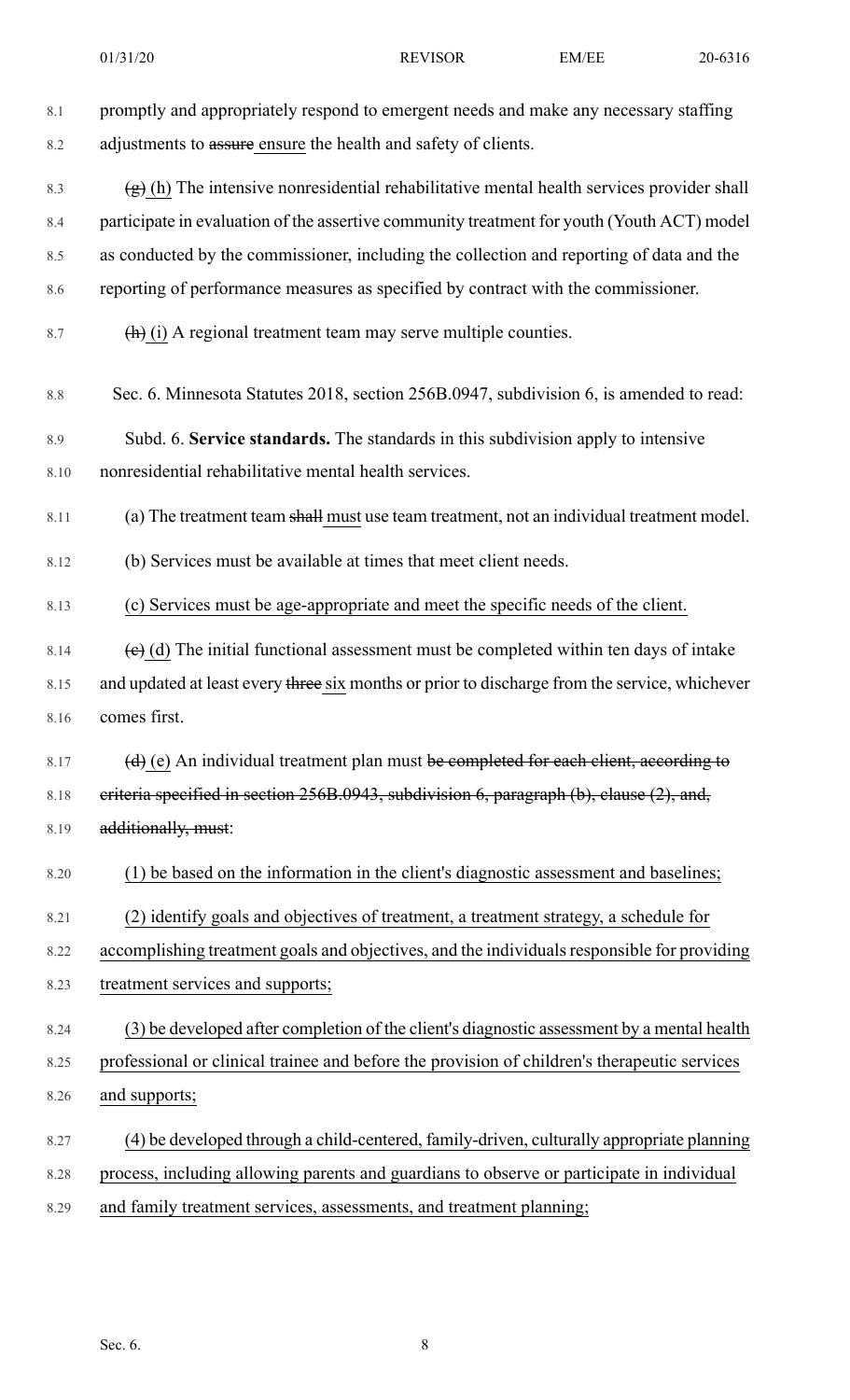9.1 (5) be reviewed at least once every six months and revised to document treatment progress 9.2 on each treatment objective and next goals or, if progress is not documented, to document 9.3 changes in treatment; 9.4 (6) be signed by the clinical supervisor and by the client or by the client's parent or other 9.5 person authorized by statute to consent to mental health services for the client. A client's 9.6 parent may approve the client's individual treatment plan by secure electronic signature or 9.7 by documented oral approval that is later verified by written signature; 9.8  $(1)$  (7) be completed in consultation with the client's current therapist and key providers 9.9 and provide for ongoing consultation with the client's current therapist to ensure therapeutic 9.10 continuity and to facilitate the client's return to the community. For clients under the age of 9.11 18, the treatment team must consult with parents and guardians in developing the treatment 9.12 plan; 9.13  $(2)(8)$  if a need for substance use disorder treatment is indicated by validated assessment: 9.14 (i) identify goals, objectives, and strategies of substance use disorder treatment; develop 9.15 a schedule for accomplishing treatment goals and objectives; and identify the individuals 9.16 responsible for providing treatment services and supports; 9.17 (ii) be reviewed at least once every 90 days and revised, if necessary; 9.18  $(3)$  (9) be signed by the clinical supervisor and by the client and, if the client is a minor, 9.19 by the client's parent or other person authorized by statute to consent to mental health 9.20 treatment and substance use disorder treatment for the client; and 9.21  $(4)$  (10) provide for the client's transition out of intensive nonresidential rehabilitative 9.22 mental health services by defining the team's actions to assist the client and subsequent 9.23 providers in the transition to less intensive or "stepped down" services. 9.24  $\left(e\right)$  (f) The treatment team shall actively and assertively engage the client's family 9.25 members and significant others by establishing communication and collaboration with the 9.26 family and significant others and educating the family and significant others about the 9.27 client's mental illness, symptom management, and the family's role in treatment, unless the 9.28 team knows or has reason to suspect that the client has suffered or faces a threat of suffering 9.29 any physical or mental injury, abuse, or neglect from a family member or significant other. 9.30  $(f)$  (g) For a client age 18 or older, the treatment team may disclose to a family member, 9.31 other relative, or a close personal friend of the client, or other person identified by the client, 9.32 the protected health information directly relevant to such person's involvement with the 9.33 client's care, as provided in Code of Federal Regulations, title 45, part 164.502(b). If the